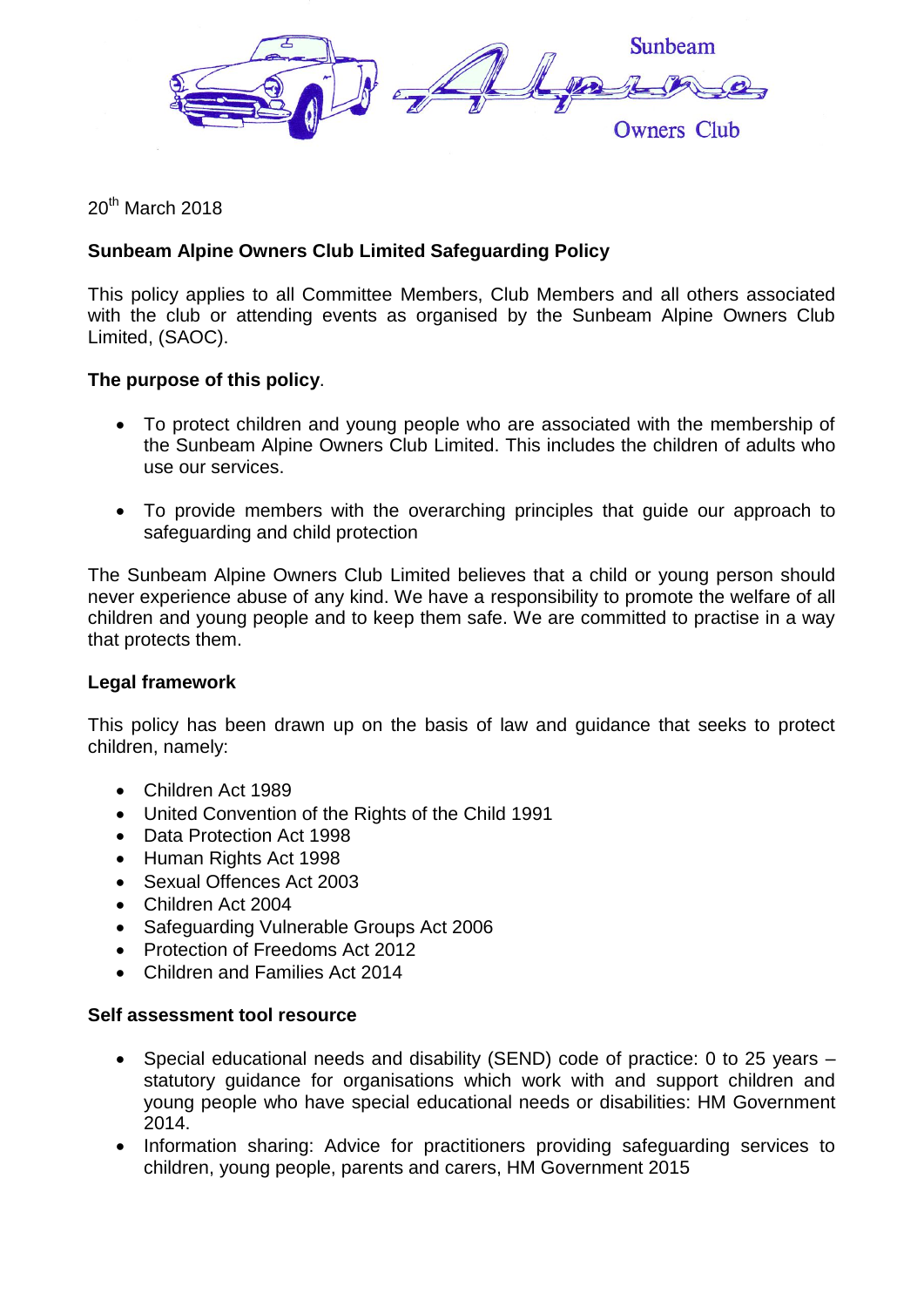Working together to safeguarding children: a guide to inter-agency working to safeguard and promote the welfare of children; HM Government 2015.

## **This policy should be read alongside our policies and procedures on:**

- Role of the designated safeguarding officer
- Dealing with disclosures and concerns about a child or young person
- Managing allegations against members
- Recording and information sharing
- Complaints
- Whistle blowing
- Health and safety

#### **We recognise that:**

- The welfare of the child is paramount, as enshrined in the Children Act 1989
- All children, regardless of age, disability, gender, racial heritage, religious belief, sexual orientation or identity, have a right to equal protection from all types of harm or abuse.
- Some children are additionally vulnerable because of the impact of previous experiences, their level of dependency, communication needs or other issues
- Working in partnership with children, young people, their parents, carers and other agencies is essential in promoting young people's welfare.

#### **We will seek to keep children and young people safe by:**

- Valuing them, listening to and respecting them
- Appointing a Designated Safeguarding Officer (DSO) for children and young people
- Adopting child protection and safeguarding practices through procedures and a code of conduct for staff and volunteers

#### **Self assessment tool resource**

- Developing and implementing an effective e-safety policy and related procedures
- Recording and storing information professionally and securely and sharing information about safeguarding and good practice with children
- Using our safeguarding procedures to share concerns and relevant information with agencies who need to know
- Using our procedures to manage any allegations against members
- Ensuring that we have effective complaints and whistle blowing measures in place
- Ensuring that we provide a safe physical environment for our children, young people by applying health and safety measures in accordance with the law and regulatory guidance

#### **Contact details**

Designated Safeguarding Officer (DSO) and lead for Safeguarding

Name Allan Appleby

Contact Details: Tel: 07899980379 [chairman@sunbeamalpineowners.club](mailto:chairman@sunbeamalpineowners.club)